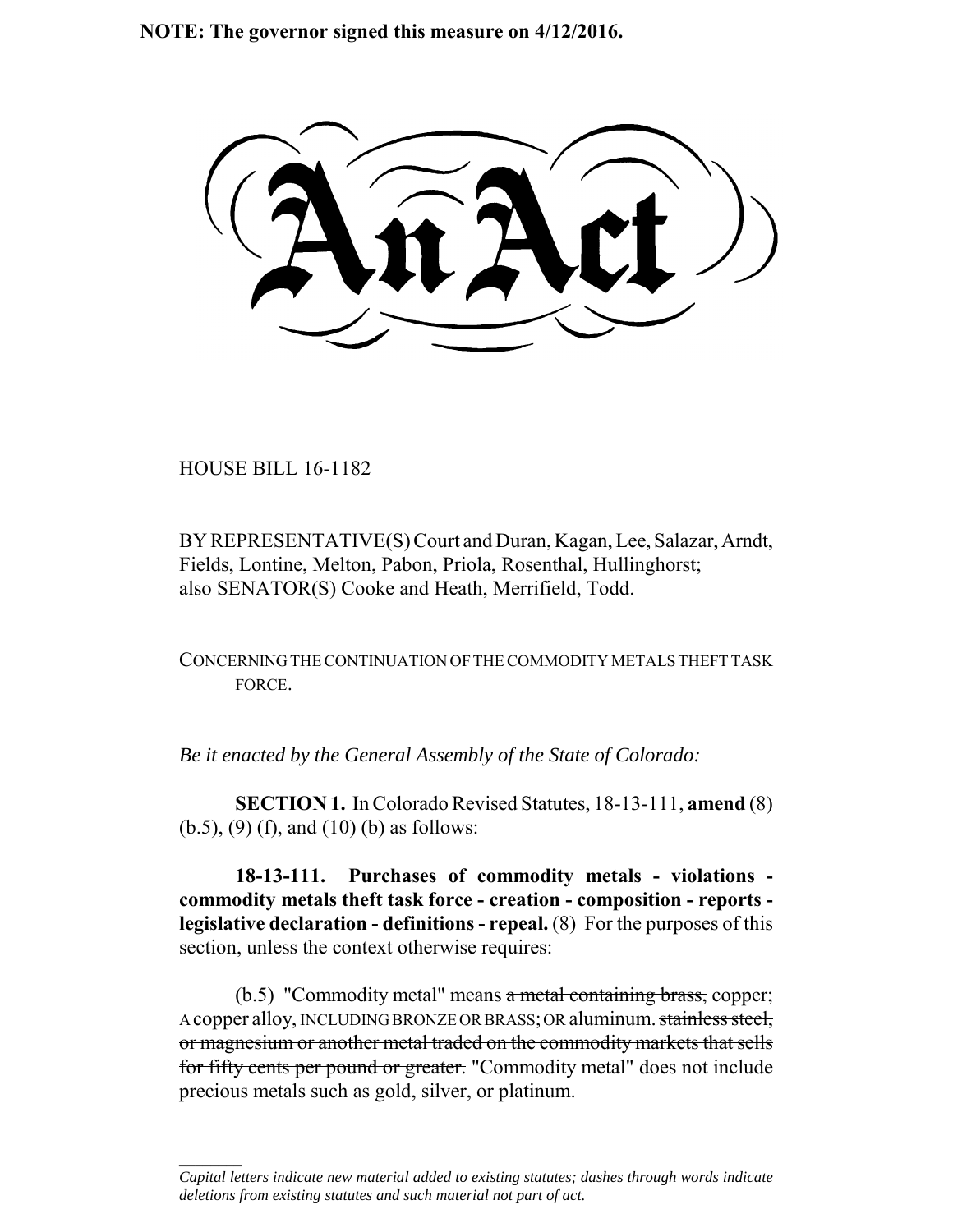(9) (f) This subsection (9) is repealed, effective  $\frac{\text{turb}}{\text{t}}$ ,  $\frac{1}{2016}$ SEPTEMBER 1, 2025. Before the repeal, the commodity metals theft task force, created pursuant to this subsection (9), shall be reviewed as provided in section 2-3-1203, C.R.S.

(10) (b) IN ORDER TO CONTINUE THE ABILITY OF THE STATE TO IDENTIFY CAUSES OF COMMODITY METAL THEFT AND PROVIDE REALISTIC SOLUTIONS TO THE THEFT PROBLEM, the general assembly further encourages law enforcement authorities in the state to report thefts of commodity metals occurring within their jurisdictions to JOIN the scrap theft alert system maintained by the institute of scrap recycling industries, incorporated, or its successor organization, AND TO REPORT THEFTS OF COMMODITY METALS OCCURRING WITHIN THEIR JURISDICTIONS TO THIS SYSTEM. in order to ensure that persons using the system receive timely and thorough information. The general assembly also encourages commercial stakeholders affected by commodity metals theft to sign up for and participate in the scrap theft alert system.

**SECTION 2.** In Colorado Revised Statutes, 2-3-1203, **repeal** (3) (cc)  $(IV)$ ; and **add**  $(3)$   $(11)$   $(III)$  as follows:

**2-3-1203. Sunset review of advisory committees.** (3) The following dates are the dates on which the statutory authorization for the designated advisory committee is scheduled for repeal:

(cc) July 1, 2016:

(IV) The commodity metals theft task force created in section 18-13-111, C.R.S.;

(ll) September 1, 2025:

(III) THE COMMODITY METALS THEFT TASK FORCE CREATED IN SECTION 18-13-111, C.R.S.;

**SECTION 3. Safety clause.** The general assembly hereby finds,

PAGE 2-HOUSE BILL 16-1182